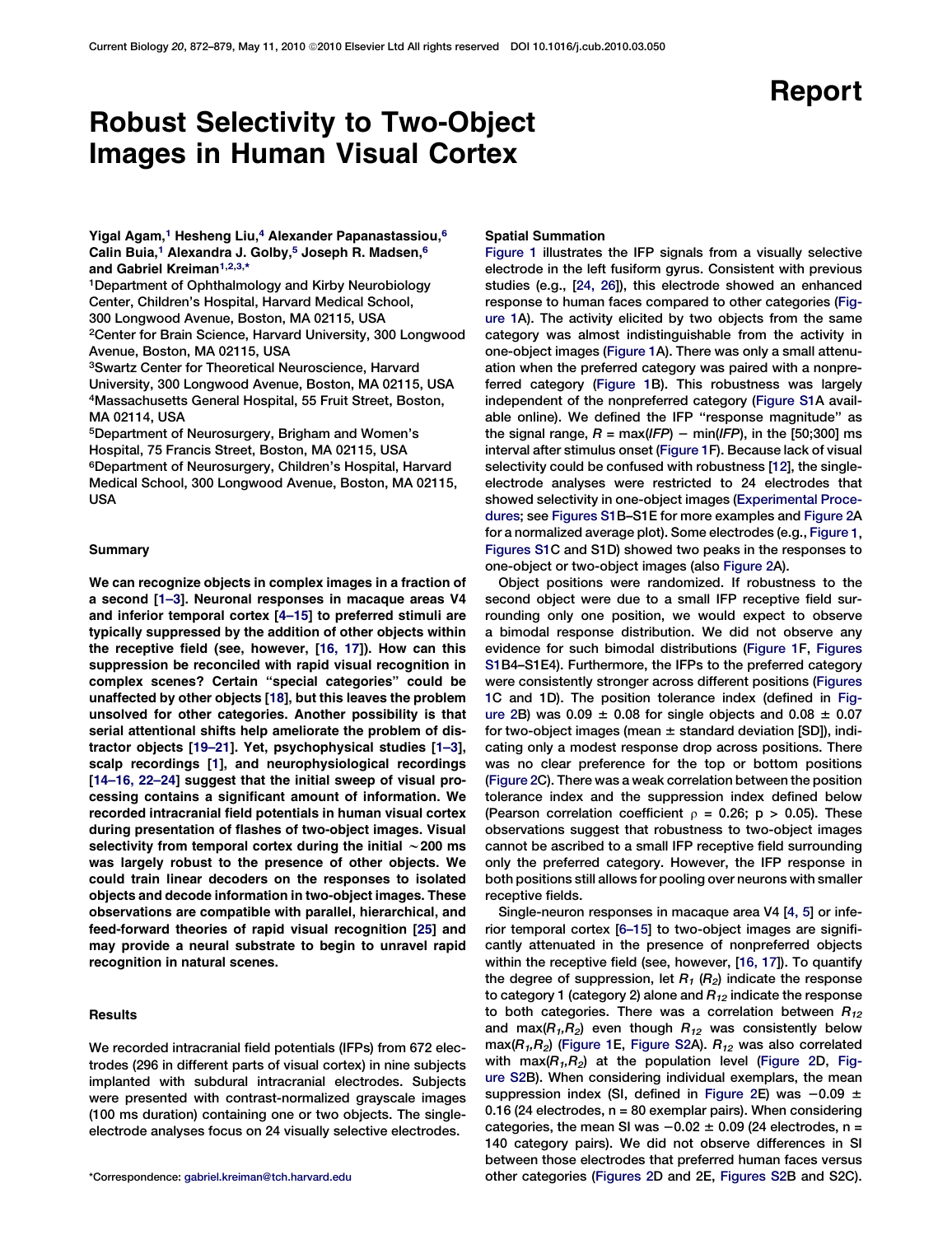<span id="page-1-0"></span>

Figure 1. Example of Robustness to the Presence of a Second Object in IFP Recordings from Human Visual Cortex

Responses of an electrode in the left fusiform gyrus (Talairach coordinates =  $[-41 - 43 - 24]$ ; see inset) showing an enhanced response to the "human faces" category (''preferred category,'' blue) versus other categories (gray) (see more examples in [Figures S1](#page-6-0)B–S1E). The stimulus was presented for 100 ms (gray rectangle); responses are aligned to stimulus onset (t = 0). The number of repetitions is shown next to each curve. Error bars denote one standard error of the mean (SEM; shown every 10 time points for clarity).

(A) Responses to one-object images (thin lines) or two objects from the same category (thick lines) averaged over different exemplars and positions. (B) Responses to two objects from different categories (thick lines) compared to one-object images (thin lines) for images that contain the preferred category (blue) or nonpreferred categories (gray). These curves show the responses averaged over different exemplars and positions; [Figure S1A](#page-6-0) provides the responses for all category pairs.

(C) Responses to one-object images separated by object position (positions "1" and "2"; see inset and [Experimental Procedures](#page-5-0)). Blue indicates the preferred category and gray indicates the nonpreferred categories.

(D) Responses to two-object images (objects from different categories) separated by the position of the preferred category. ''1'': preferred category above the fixation point; "2": preferred category below the fixation point. For the nonpreferred categories (gray line), we show the average over all positions (both positions "1" and "2" contained nonpreferred-category objects).

(E) IFP response magnitude (max(IFP) - min(IFP) in [50;300] ms) to two-object images ( $r_{12}$ ) versus response to the preferred one-object image [max( $r_{11}r_{2}$ ]]. Each point represents the responses to a pair of exemplars including the preferred category. The dashed line shows the identity line and the dotted line shows the linear fit ( $\rho$  = Pearson correlation coefficient;  $m$  = slope).

(F) Distribution of IFP response magnitudes based on the data in (B) for the two-object images containing the preferred category (blue) or nonpreferred categories (gray). The dashed curves show a Gaussian fit (two parameters: mean and SD). The inset shows the receiver operating characteristic (ROC) curve indicating the probability of correctly identifying the preferred category. Departure from the diagonal (dashed line) indicates increased correct detection  $(P_{CD})$  for a given probability of false alarms  $(P_{FA})$ .

The SI values were also similar in the [50;200] ms interval and in the target-present trials [\(Figure S2C](#page-6-0)). We considered several typical models for estimating the response to object pairs from the responses to the individual objects: maximum, average, unscaled power, scaled linear, normalization, scaled power, and generalized linear [\(Figure S2D](#page-6-0)–S2I). The best fits were obtained with a two-parameter model:  $\alpha$ max( $R_1, R_2$ ) +  $\beta$ min( $R_1, R_2$ ) ([Figures S2F](#page-6-0)–S2H; see also [\[4, 27\]](#page-6-0)). There was a stronger contribution from the first term (max) compared to

the second term (min) ( $\alpha$  > = 0.74  $\pm$  0.18,  $\lt$   $\beta$  > = 0.13  $\pm$ 0.28, mean  $\pm$  SD, [Figure S2](#page-6-0)G).

# Single-Trial Decoding in Two-Object Images

We asked whether we could decode visual information in single presentations of two-object images from the activity of individual electrodes or electrode ensembles by using a machine-learning approach [[23, 24, 28\]](#page-7-0). [Figures S3](#page-6-0)A–S3D illustrate single-trial responses from the electrode in Figure 1.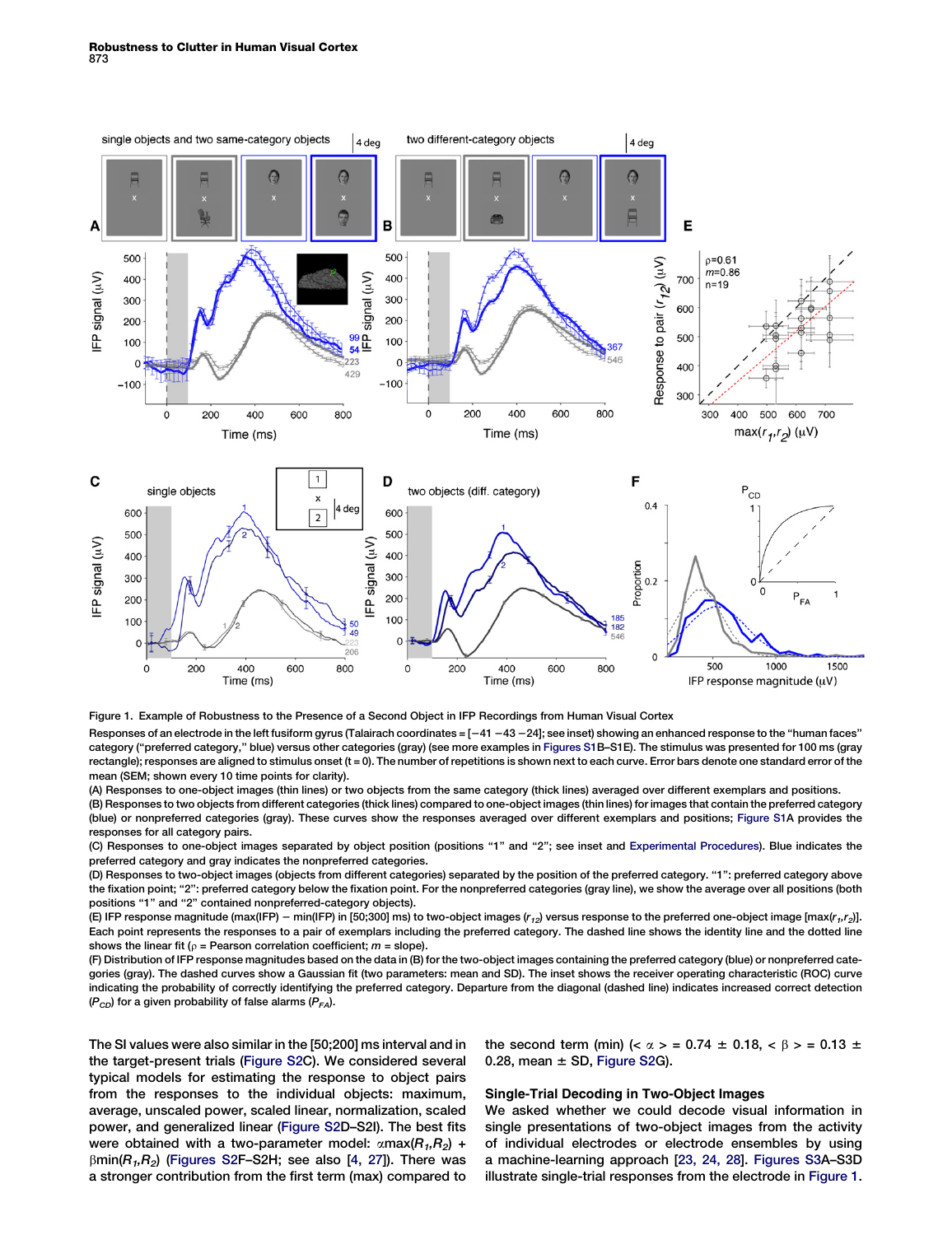<span id="page-2-0"></span>

Figure 2. Comparison of the Responses across Positions and Number of Objects in the Image

(A) Average normalized IFP responses to one-object images (thin lines) and two-object images (thick lines) for preferred categories (black) and nonpreferred categories (gray). The responses were normalized by subtracting the baseline and dividing by the maximum response to the one-object images containing the preferred category. The white horizontal bar shows the [50;300] ms interval used to define the IFP response magnitude. This figure only included visually selective electrodes, images where the target category was absent and where we had at least 5 repetitions (24 electrodes, 35 categories, [Experimental](#page-5-0) [Procedures\)](#page-5-0).

(B) The position tolerance index was defined as  $|R_{post} - R_{post}|/max(R_{post}, R_{post})$  where  $R_{post}$  is the response magnitude for the preferred category at position  $i$  ( $i = 1,2$ ). Distribution of the position tolerance index for one-object images (thin line) and two-object images (thick line) is shown. Bin size = 0.025. The dashed line indicates the mean and the arrows denote the examples in [Figure 1](#page-1-0) and [Figure S1](#page-6-0) (for the two-object images).

(C) Comparison of the response magnitudes when the preferred category was in the top position versus the bottom position for one-object images (thin circles) and two-object images (thick circles). The dashed line is the diagonal line and the dotted line is the linear fit.

(D) Comparison of the responses to two-object images  $(R_{12})$  against the maximum of the response to the two corresponding one-object images  $[\text{max}(R_1, R_2)]$ . To compare the responses across electrodes, we subtracted the minimum response in each electrode. The dashed line shows the diagonal line and the dotted line is the linear fit. Blue circles indicate cases where the preferred category was a human face.

(E) Distribution of the response suppression index, defined as  $SI = R_{12} - max(R_1, R_2)/max(R_1, R_2)$ . Negative (positive) values of SI indicate response suppression (enhancement) with respect to the preferred category alone. Gray bars include all selective electrodes; the blue curve includes those electrodes that showed enhanced responses to human faces, and the gray curve includes electrodes with other preferences. The arrows denote the mean of the distributions (offset vertically for clarity). We indicate the position of the example electrodes from [Figure 1](#page-1-0) and [Figure S1.](#page-6-0) Bin size = 0.05.

We extracted three parameters from the single-trial responses ([50;300] ms): the minimum voltage time, the maximum voltage time, and the response magnitude ([Figure S3\)](#page-6-0). We used the responses to one-object images to train a binary support vector machine classifier (SVM) with a linear kernel to indicate the presence or absence of the preferred category. The classification performance (CP) was evaluated with the responses to two-object images ( $CP = 50\%$  indicates chance levels whereas CP = 100% indicates perfect performance; see also [Figure S5F](#page-6-0)). In [Figure S3,](#page-6-0) the classification performance was 71%  $\pm$  1% (mean  $\pm$  SD). To assess the statistical significance of the CP values, we computed the distribution of CP values in 100 iterations where we randomly shuffled the object labels. The CP values ranged from 51% to 77% (60%  $\pm$  7%; mean  $\pm$  SD, n = 24 electrodes; [Figure 3](#page-3-0)A). Of the 24 visually selective electrodes (based on one-object images), 21 electrodes (88%) showed a significant CP in the two-object condition (training on single objects and testing on two-object images;  $_{\text{single}CP_{2\text{-object}}}$ ).

We previously examined single-trial responses to oneobject images [[23, 24](#page-7-0)] by training a classifier with a fraction of the repetitions (70%) and evaluating CP with the remaining repetitions ("CP<sub>selectivity</sub>"). CP<sub>selectivity</sub> was correlated with singleCP<sub>2-object</sub> [\(Figure S4B](#page-6-0)). The points in [Figure S4B](#page-6-0) were below the diagonal, indicating a drop in CP when extrapolating from one-object images to two-object images. Of the 18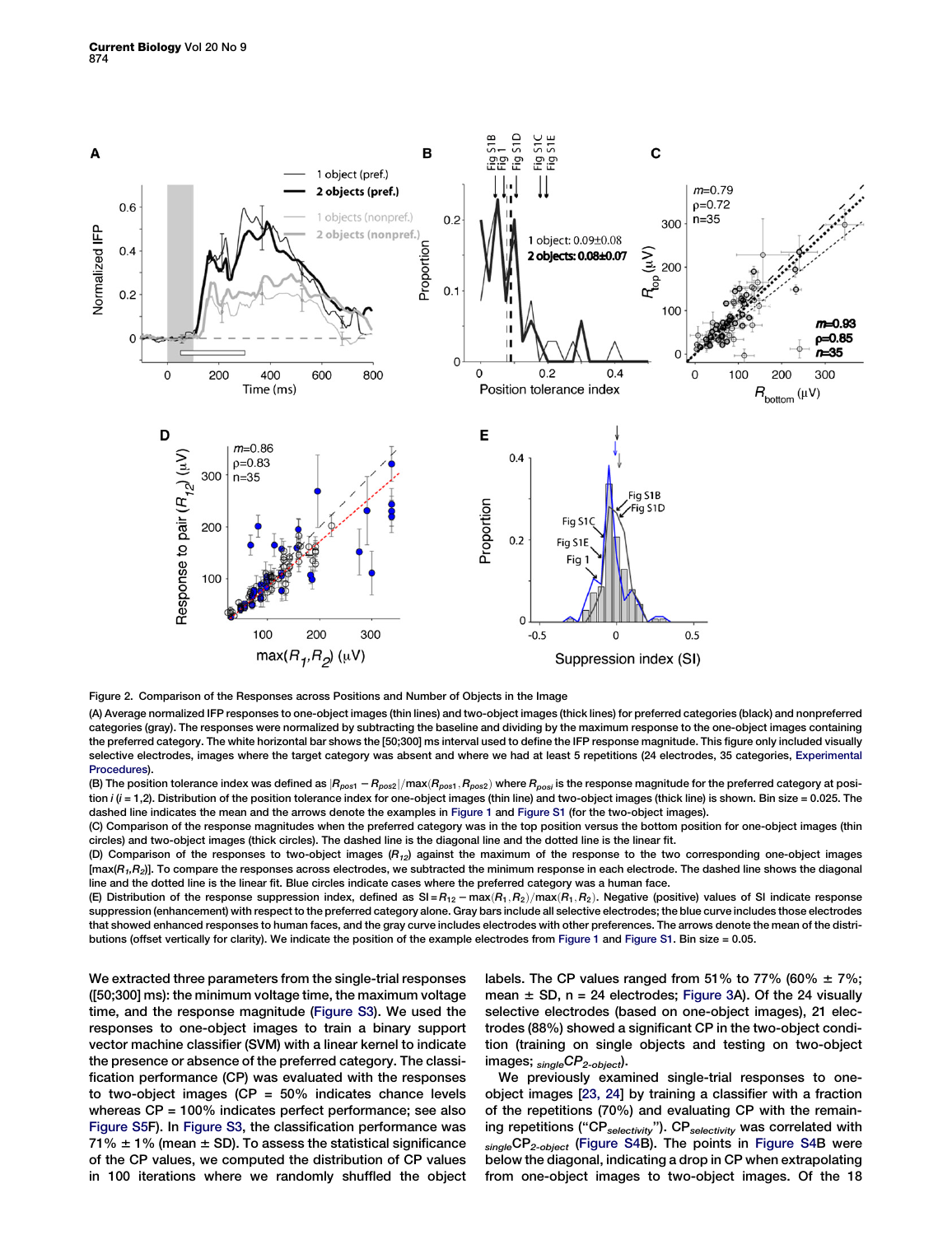<span id="page-3-0"></span>

## Figure 3. Decoding Visual Information in Single Presentations of Two-Object Images

(A) Distribution of single-electrode classification performance values to decode category information in two-object images for all the electrodes that showed visually selective responses (n = 24). The classifier was trained with one-object images and CP was evaluated with two-object images. The vertical dashed line indicates chance performance (50%) and the vertical dotted line indicates the significance criterion threshold based on shuffling object labels [\(Exper](#page-5-0)[imental Procedures](#page-5-0)). The arrows point to the examples from [Figure 1](#page-1-0) and [Figure S1.](#page-6-0) The downward arrow shows the mean (60  $\pm$  7%). Bin size = 2.5%. (B) Classification performance for each category with a pseudopopulation containing 45 electrodes. Error bars denote 1 SD over 20 iterations with random choices of units and repetitions for training the classifier [\(Experimental Procedures](#page-5-0)). The dashed line indicates chance levels and the dotted line shows the significance threshold. Gray circles show the mean CP for the shuffled labels condition.

(C) Comparison of the CP obtained upon training the classifier with one-object images and evaluating CP with the responses to two-object images ("<sub>single</sub>CP<sub>2-object</sub>," y axis) versus training the classifier with the responses to two-object images and evaluating CP with different repetitions of two-object images ("allCP<sub>2-object</sub>," x axis; see also [Figure S5](#page-6-0)). We only included visually selective electrodes and selective categories. Error bars denote 1 SEM (20 randomizations of the repetitions used for training). The dashed line is the identity line and the dotted line is the linear fit to the data (35 categories, n = 24 electrodes,  $\rho$  = 0.96). To compare  $\frac{singleCP_2-object}$  against  $\frac{a_jCP_2-object}$  independently of the number of training points, we randomly downsampled the examples with two-object images to match the examples with one-object images.

(D–G) For each location with ≥ 10 electrodes [\(Table S1](#page-6-0)), we built a pseudopopulation based on the entire data set. The responses of up to 45 electrodes in each location were concatenated. The format is the same as in Figure 3B. The classifier was trained with one-object images and CP was evaluated with twoobject images. Error bars indicate 1 SEM. The dashed line indicates chance levels (50%) and the dotted line indicates the statistical significance threshold. The gray squares indicate the average CP obtained from 100 random shuffles of the object labels. [Table S1](#page-6-0) describes the electrode locations and location abbreviations.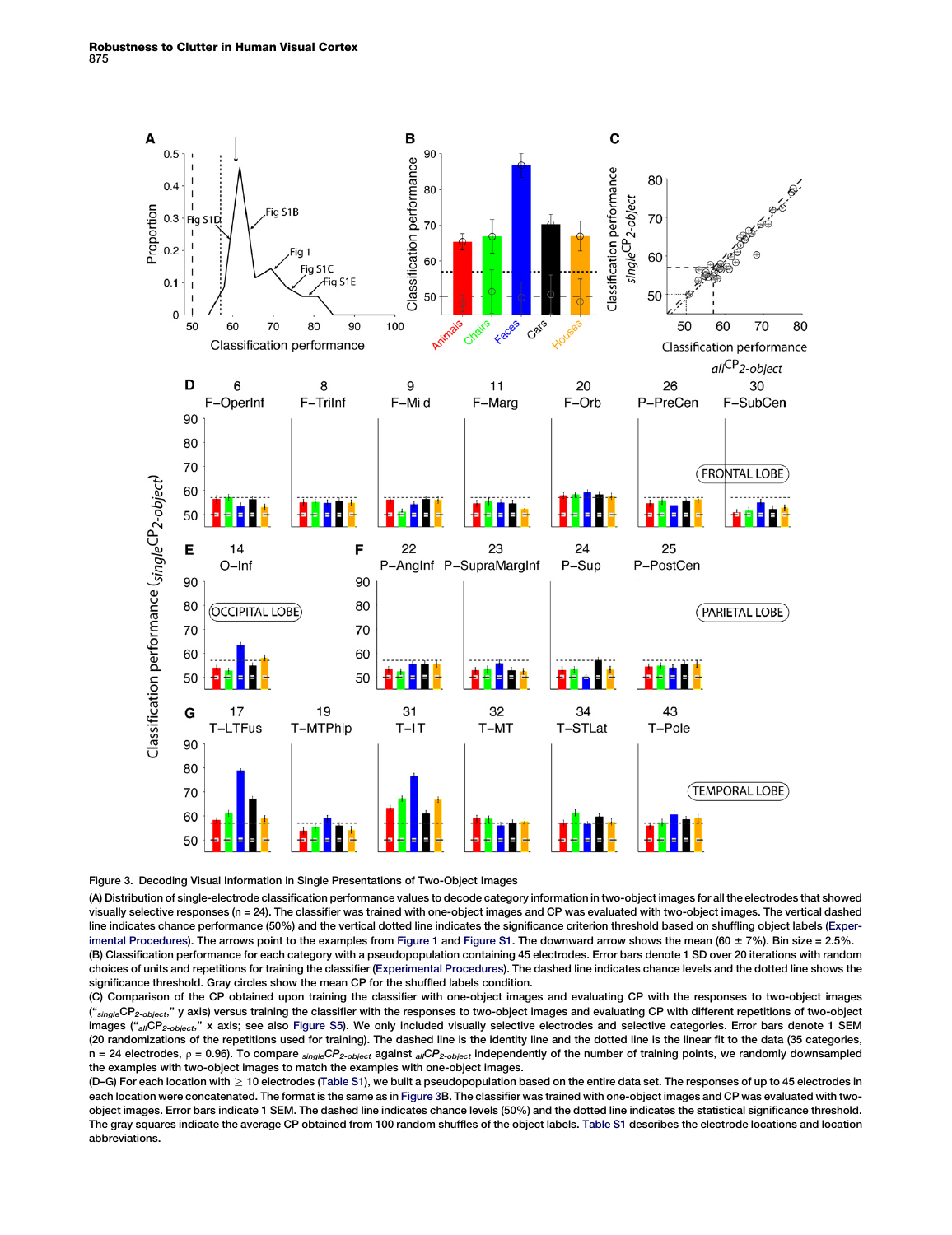<span id="page-4-0"></span>

Figure 4. Response Latencies and Temporal Evolution of the Response Suppression in Two-Object Images

We compared two possible definitions for the latency. Def1 = first time point where the response to the preferred category exceeded by > 20% the response to the nonpreferred categories during at least 75 ms. Def2 = first time point where a one-way ANOVA across object categories yielded p < 0.01 for 15 consecutive time points. In both cases, the number of repetitions was randomly subsampled so that the number of one-object repetitions was the same as the number of two-object repetitions.

(A) Mean response latencies (bars = Def1; squares = Def2) for the visually selective electrodes. Error bars represent one standard deviation (Def1). There was no significant difference between the response latencies to one-object images (black bar) compared to two-object images (light bar) (two-tailed t test,  $p > 0.3$ ).

(B) There was a weak but significant correlation between the response latencies for one-object images (x axis) and two-object images (y axis). Circles = Def1; Squares = Def2. The dotted line indicates a linear fit to the data for Def1.

(C) Mean response suppression as a function of time from stimulus onset. For each visually selective electrode, we computed the average IFP in bins of 25 ms and computed the SI in each bin as defined in [Figure 2](#page-2-0). Here we show the mean SI in each bin (error bars indicate SEM). The vertical dotted line denotes the image offset time (t = 100 ms). The gray rectangle shows the mean  $\pm$  SD suppression index computed by considering the IFP response magnitude between 50 and 300 ms.

locations with > 10 electrodes [\(Table S1](#page-6-0)), four locations yielded significant CP in two-object images: the inferior occipital cortex, the lateral fusiform gyrus, the parahippocampal gyrus, and the inferior temporal cortex [[29](#page-7-0)] [\(Figures S4](#page-6-0)C and S4D). However, we note that our sampling is far from exhaustive.

We extended the machine-learning approach by considering a ''pseudopopulation'' defined by combining electrodes across the entire data set (e.g., [\[23, 24](#page-7-0)]). We concatenated the responses from multiple electrodes (we did not consider interactions among electrodes). Electrode selection for the pseudopopulation was based on selectivity to one-object images ([Figure 3B](#page-3-0)) or electrode location ([Figures 3](#page-3-0)D–3G). The performance of a pseudopopulation consisting of 45 electrodes is shown in [Figure 3B](#page-3-0). The ensemble of electrodes yielded a stronger extrapolation to two-object images than the individual electrodes (compare [Figures 3](#page-3-0)A and 3B). The main locations that yielded significant classification performance were the inferior occipital gyrus, the lateral fusiform gyrus, and the inferior temporal cortex ([Figures 3D](#page-3-0)–3G).

We also examined the performance of the classifier when it was trained by using the responses to two-object images. In [Figure S5B](#page-6-0)–S5F we compare different ways of training and testing the classifier's performance. Overall, the CP values for these different variations were similar ([Figure 3C](#page-3-0), [Figure S5\)](#page-6-0). These results suggest that an algorithm that learns to recognize object categories from the neural signals in human temporal cortex can be trained in the presence or in the absence of another object in the image.

# Temporal Dynamics and Latencies

Physiological signals in the human temporal cortex show a latency of  $\sim$  100–150 ms (e.g, [\[24](#page-7-0)]; see also similar latencies

in macaques [[22, 23, 30\]](#page-7-0) and human scalp signals [\[1, 31\]](#page-6-0)). The selectivity in the IFPs in two-object images was apparent from the beginning of the evoked IFP signal [\(Figure 1](#page-1-0)B, [Figures](#page-6-0) [S1B](#page-6-0)–S1E). We computed the latency of the responses to two-object images (Figure 4A). If the selective responses were due to attentional shifts or fast saccades to one of the objects, we might expect that the responses to two-object images would show a longer latency compared to one-object images [\[32–34\]](#page-7-0). In contrast, we did not observe significant differences between the response latencies to one-object images (167  $\pm$  45 ms, mean  $\pm$  SD, n = 24) and two-object images (157  $\pm$  37 ms, mean  $\pm$  SD, n = 24) (Figure 4A; two-tailed t test, p > 0.3). Furthermore, there was a weak but significant correlation between the latencies to one-object and twoobject images ( $\rho$  = 0.67; Figure 4B). To further examine the temporal evolution of the IFP responses, we computed the SI as a function of time in 25 ms bins. Overall, SI remained close to 0 in the [50;300] ms interval (e.g., compare thin and thick traces in [Figures S1B](#page-6-0)3–S1E3) and there were no consistent monotonic changes in SI over time (Figure 4C).

# Discussion

We can rapidly recognize objects within 100–200 ms of seeing a complex scene [\[1–3, 25\]](#page-6-0). Object recognition in multiobject images poses a challenging problem because of the difficulties in segmentation, increased processing time, and response attenuation [[4–15](#page-6-0)]. Given these challenges, what are the neural mechanisms that underlie rapid recognition in multiobject images? Attention may help filter out ''irrelevant'' information enhancing certain locations, features, or objects. Although attention plays an important role in crowded images [[19–21\]](#page-7-0), it remains difficult to explain the high performance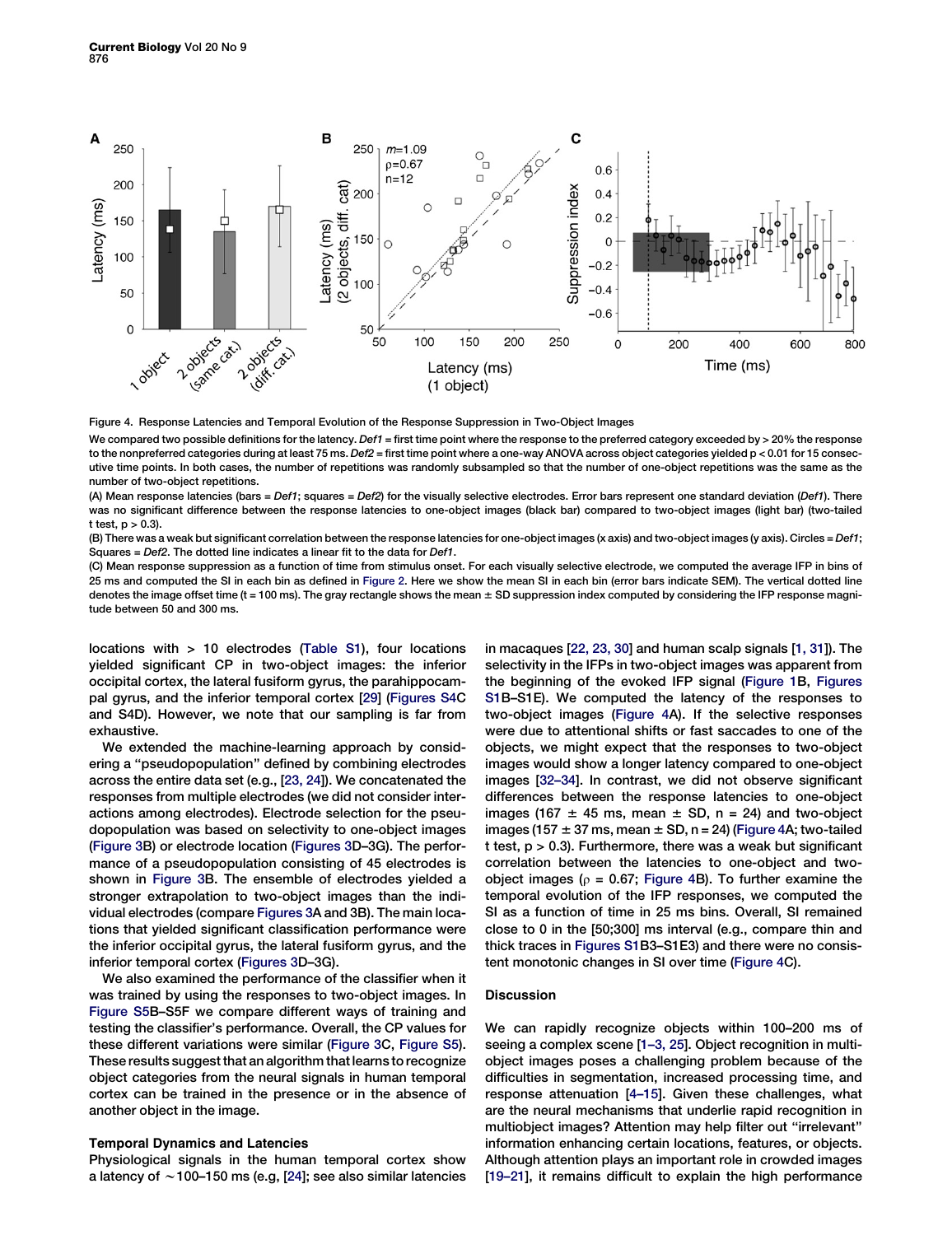<span id="page-5-0"></span>during brief presentation of a novel image by serial attentional shifts [[1–3, 14, 25\]](#page-6-0). Alternatively, the first sweep of information through the ventral stream may contain sufficient information to account for recognition in multiobject images. We evaluated this possibility by quantifying how well we can decode information from IFP recordings in human visual cortex in response to two-object images. We report that the representation in inferior occipital gyrus, fusiform gyrus, and inferior temporal cortex can support object recognition even in the presence of a second object in the image. The rapid onset of the selective responses suggests that recognition in two-object images may not require additional computational steps.

The degree of response suppression reported here is lower than in previous studies [[4–15\]](#page-6-0) (see, however, [\[16, 17, 35](#page-6-0)]). Several nonexclusive factors may account for these differences, including the species (macaques versus humans), brain areas (it remains difficult to establish one-to-one homologies between macaques and humans), recording techniques (field potentials versus action potentials), tasks, and stimulus characteristics (particularly distance between objects and whether the two objects appear in the same hemifield [[10,](#page-6-0) [13, 16\]](#page-6-0)). The biophysical nature underlying the IFPs remains only poorly understood. IFPs may reflect synaptic potentials averaged over many neurons [\[36\]](#page-7-0). We speculate that the IFPs may provide a ''population view'' that shows enhanced robustness to two-object images compared to individual neurons.

A possible mechanism to account for robustness to twoobject images would be rapid attentional shifts and/or saccades to the electrode's preferred category. Although this possibility cannot be entirely ruled out here, it seems to be an unlikely account of our observations. (1) Subjects could not predict where to saccade before image onset (positions were randomized). Additionally, the response distributions were unimodal ([Figure S1\)](#page-6-0) and behavioral performance was indistinguishable across positions. These observations render it unlikely that the results could be accounted by preonset fixation or spatial attention to one location. (2) Adding saccade times of 200–300 ms [\[37, 38](#page-7-0)] and latencies of 100–150 ms [[24](#page-7-0)] to the 100 ms stimulus flash, physiological responses elicited by saccades would take place after  $\sim$  300 ms. (3) In one subject where we monitored eye position, we did not observe any differences in the responses or SI that could be explained by eye movements. (4) We observed similar SI when the analysis interval was restricted to [50;200] ms ([Figure S2](#page-6-0)C). (5) Similar SIs were observed for electrodes that preferred faces or other categories ([Figures 2D](#page-2-0) and 2E, [Figures S2](#page-6-0)B and S2C). Furthermore, in some cases, there were different electrodes in the same subject that preferred different categories; a category-specific attentional account would necessarily fail to explain the responses in some electrodes (e.g., [Figures](#page-6-0) [S1B](#page-6-0) and S1C). (6) The SIs during the initial 300 ms were unaffected by target presence [\(Figure S2](#page-6-0)C). (7) The latencies to one-object images and two-object images were similar ([Figure 4](#page-4-0)). Taken together, observations 1–7 do not rule out an attentional account of our findings but delimit the possible roles of attention. The physiological characterization of the spatial summation properties [\(Figures 2 and 3,](#page-2-0) [Figure S2\)](#page-6-0), category preferences [\(Figure 3,](#page-3-0) [Figures S4 and S5](#page-6-0)), task demands [\(Figure S2C](#page-6-0)), and timing [\(Figure 4\)](#page-4-0) places strong constraints on how attentional shifts should be incorporated into biophysically plausible computational circuits for visual recognition (e.g., [[25](#page-7-0)]).

We used two relatively large objects surrounded by a gray background. Visual recognition becomes more challenging and reveals serial attentional shifts upon increases in the amount of ''clutter'' in the image. Therefore, we do not claim that the initial physiological signals in temporal cortex can account for visual recognition under all possible visual conditions. Our work does suggest, however, that the presence of two objects and modest response suppression do not completely disrupt visual recognition by the initial sweep of visually selective signals.

### Experimental Procedures

# Subjects

Subjects were nine patients (10–47 years old, six right-handed, three male) with epilepsy admitted into either Children's Hospital Boston (CHB) or Brigham and Women's Hospital (BWH) to localize the seizure foci for potential surgical resection [[39, 40\]](#page-7-0). The tests were approved by the IRBs at both hospitals and were performed under the subjects' written consent.

# Recordings

Subjects were implanted with 64 to 88 intracranial subdural grid (64%) or strip (36%) electrodes (8 subjects) or intracortical depth electrodes (1 subject) as part of the surgical approach to treat epilepsy. The grid and strip electrodes were 2 mm in diameter, with 1 cm separation and impedances below 1 k $\Omega$  (Ad-Tech, Racine, WI). The signal from each electrode was amplified  $(2500x)$ , filtered between 0.1 and 100 Hz, and sampled at 256 Hz at CHB (XLTEK, Oakville, ON) and 500 Hz at BWH (Bio-Logic, Knoxville, TN). A notch filter was applied at 60 Hz to remove line noise artifacts (5-th order bandstop Butterworth filter between 58 and 62 Hz implemented in MATLAB's butter function). We refer to the voltage signal as intracranial field potential. Subjects stayed in the hospital 6 to 9 days. The number and location of the electrodes were determined by clinical criteria [\(Table S1](#page-6-0)). In one subject, we monitored eye movements with a noninvasive system from ISCAN (DTL-300, Woburn, MA) that provides a spatial resolution of  $\sim$ 1 degree and a temporal scanning frequency of 60 Hz. We excluded from the analyses those electrodes that were considered to be part of the epileptogenic focus according to clinical criteria.

#### Stimulus Presentation and Task

Subjects were presented with grayscale images containing one or two objects. Objects belonged to one of five possible categories: animals, chairs, human faces, cars, and houses. There were five exemplar objects per category and each exemplar object was contrast normalized. Images were presented for 100 ms, with a 1000 ms gray screen in between images. Images included one object (30%) or two objects (70%). The two objects were presented either above and below the fixation point (50%) or to the left and right of the fixation point (50%). In the one-object images, the object was randomly presented at one of the possible locations (above/below or left/right with respect to the fixation point) at the same size and eccentricity as in the two-object images. In the first three subjects, there were four possible positions (above, below, right, left of the fixation point). In the remaining six subjects, the task was restricted to two positions (above/ below) to increase the number of repetitions at each position. Objects subtended  $\sim$  3.4 degrees of visual angle and were presented with their center  $\sim$  3.8 degrees from the fixation point. Subjects were asked to fixate on the fixation point. Object order and positions were randomized. The duration of each session (and therefore the number of repetitions) depended on clinical constraints and subject fatigue (minimum duration = 6 min, maximum duration = 29 min, mean =  $14.8 \pm 8.0$  min). In many cases, we ran several sessions per subject (minimum  $= 1$  session, maximum  $= 4$  sessions, mean =  $2.9 \pm 1.1$  sessions). The first two presentations within each block were not considered for analyses to avoid potential nonstationary effects. Data from all sessions for a given subject were pooled together for analyses. On average, the total number of presentations was  $1156 \pm 451$ . There were  $338 \pm 131$  one-object images (67  $\pm$  13 per category) and 650  $\pm$  242 images with two objects from different categories (64  $\pm$  66 per category pair). At the onset of each block (50 images per block), a target category was announced by a written word presented on the screen. Subjects had to indicate by pressing designated "yes" and "no" keys whether or not each image included an object from the target category. The overall performance was  $92\% \pm 12\%$  correct (range = 75%–100% correct; one-object images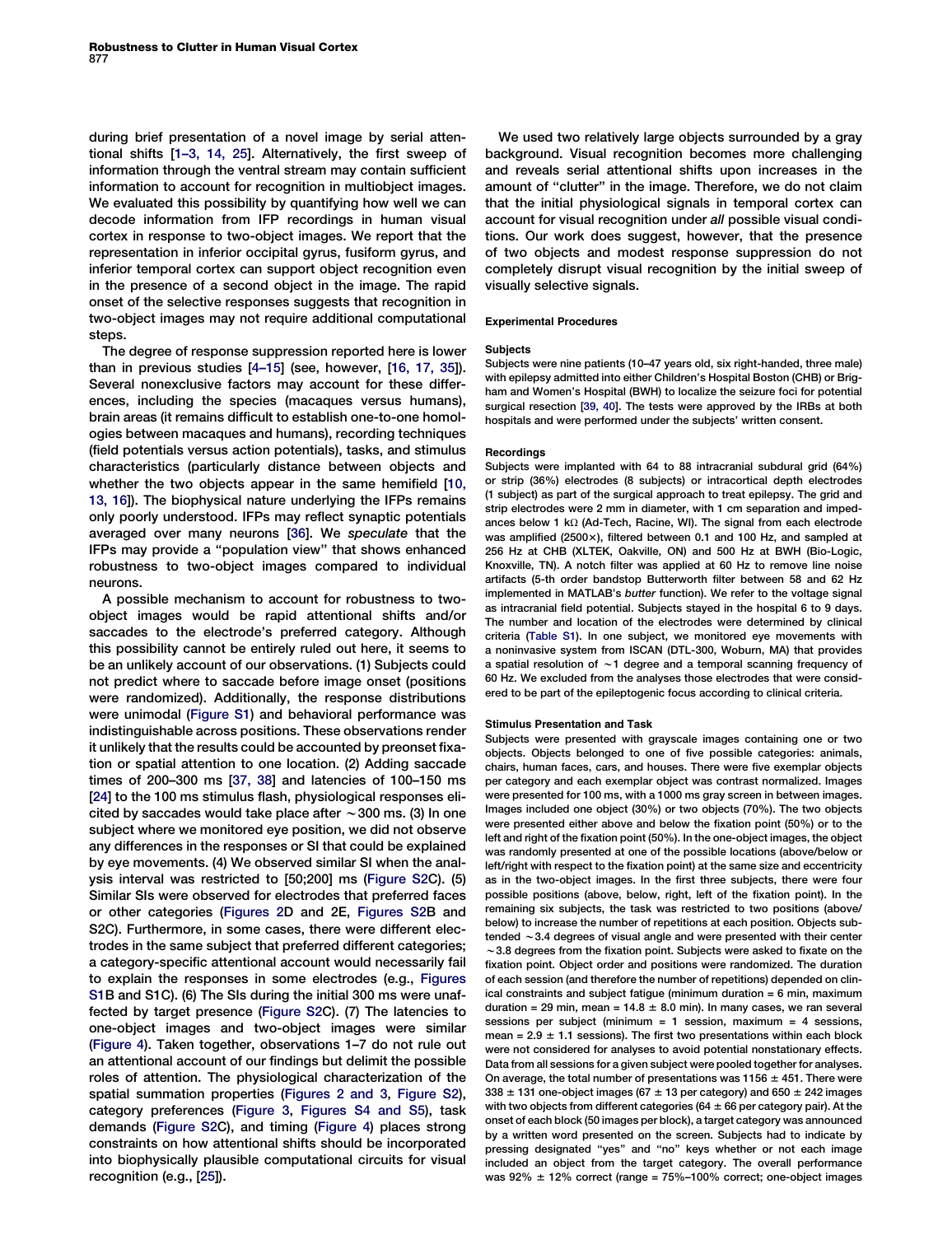<span id="page-6-0"></span>92%  $\pm$  10%; two-object images: 91%  $\pm$  13%). The average reaction time was 630  $\pm$  90 ms (one-object images: 625  $\pm$  103 ms; two-object images:  $640 \pm 96$  ms).

# Data Analyses

#### Electrode Localization

To localize the electrodes, we integrated anatomical information from preoperatively acquired magnetic resonance imaging (MRI) and spatial information of electrode positions provided by postoperatively acquired computed tomography (CT). For each subject, the 3D brain surface was reconstructed and an automatic parcellation was performed with Freesurfer [\[24](#page-7-0)]. CT images were first registered to the MRI by using a 3D affine transform based on multiple fiducial marks. After the coregistration, electrodes were projected onto the nearest brain surface (Table S1). Electrodes were superimposed on the reconstructed brain surface for visualization purposes in the figures. Talairach coordinates and brain renderings for all 672 electrodes are available upon request.

## IFP Response Definition

We focused on the initial part of the IFP response (50 to 300 ms after stimulus onset) because (1) it is more strongly correlated with the visual stimuli; (2) it is less affected by potential effects of eye movements or attentional shifts [[37\]](#page-7-0); (3) we can directly compare the responses against the same intervals used in macaque studies (e.g., [15, 23]); and (4) we can more readily compare the initial sweep of the response with feed-forward models of object recognition [[25](#page-7-0)]. We have previously characterized IFP signals based on different response definitions [\[24\]](#page-7-0). We define the IFP response magnitude, R, as the voltage range  $[\max(V) - \min(V)]$  in the [50;300] ms time interval. An electrode was defined to show visual selectivity if a one-way analysis of variance (ANOVA) across object categories based on the IFP response magnitude to the one-object images yielded p < 0.01 [[24\]](#page-7-0). Visually selective electrodes responded to an average of 1.45 categories (ranging from 1 to 3 categories). Unless stated otherwise (Figure S2C), the analyses focus on those trials where the target category was absent to remove the possible influence of the target on the spatial summation properties. The initial IFP response magnitude was not significantly affected by the presence or absence of the target category (Figure S2C). Many electrodes did show significant differences between target and nontarget trials beyond 300 ms after stimulus onset. However, the physiological responses after 300 ms are beyond the scope of the manuscript.

#### Spatial Summation Properties

We compared the responses to one-object images against two-object images (e.g., [Figure 2,](#page-2-0) Figure S2). We also considered several biophysically plausible simple models [4] to explain the response to two-object images based on the responses to the constituent single objects (Figure S2). When fitting these models, we used the function nlinfit in MATLAB.

# Classifier Analysis

We used a machine-learning approach [[23, 28](#page-7-0)] to read out visual information from the IFP responses in single trials. We considered the [50;300] ms interval and defined three features of the IFP signal: the minimum voltage time  $(t_{min})$ , the maximum voltage time  $(t_{max})$ , and the response magnitude R (Figures S3A–S3D). For each electrode i, we constructed a response vector:  $[t_{\sf min}^i,t_{\sf max}^i,{\sf P}^i]$ . Several other ways of defining the response vector for each electrode were described previously [[24](#page-7-0)]. This response vector is defined for each individual trial (there is no averaging of responses across trials). The classifier approach allows us to consider each electrode independently or to examine the encoding of information by an ensemble of multiple electrodes. When considering a set of N electrodes, we assumed independence across electrodes and concatenated the responses to build the ensemble response vector:  $[t^1_{\min}, t^1_{\max}, R^1,..., t^N_{\min}, t^N_{\max}, R^N].$  The results shown throughout the manuscript correspond to binary classification between a given category and the other categories (see Figure S5F for multiclass classification). In a binary classifier, chance corresponds to 50% (horizontal dashed line in the plots). We used a support vector machine (SVM) classifier with a linear kernel to learn the map between the ensemble response vectors and the object categories. In all cases, the data were divided into two nonoverlapping sets, a training set and a test set. We examined different ways of separating the data into a training set and a test set (Figure S5). Throughout the text, we report the proportion of test repetitions correctly labeled as ''classification performance'' (CP). To assess the statistical significance of the classification performance values, we compared the results against those obtained after performing 100 iterations where we randomly shuffled the object labels. We considered CP to be significant if performance was more than 3 standard deviations above the null hypothesis.

#### **Latency**

We used two different definitions to compute the response latency as described in [Figure 4](#page-4-0).

## Supplemental Information

Supplemental Information includes five figures and one table and can be found with this article online at [doi:10.1016/j.cub.2010.03.050](http://dx.doi.org/doi:10.1016/j.cub.2010.03.050).

#### **Acknowledaments**

We would like to thank the patients for their cooperation. We also thank Nuo Li, David Cox, Geoffrey Ghose, and Rufin Vogels for comments on the manuscript and Sheryl Manganaro and Paul Dionne for technical assistance. We acknowledge financial support from the Epilepsy Foundation, the Klingenstein Fund, the Whitehall Foundation, National Institutes of Health (NIH) grant 1R21EY019710 and an NIH New Innovator Award (1DP2OD006461).

Received: November 28, 2009 Revised: March 16, 2010 Accepted: March 16, 2010 Published online: April 22, 2010

#### References

- 1. Thorpe, S., Fize, D., and Marlot, C. (1996). Speed of processing in the human visual system. Nature 381, 520–522.
- 2. Potter, M.C., and Levy, E.I. (1969). Recognition memory for a rapid sequence of pictures. J. Exp. Psychol. 81, 10–15.
- 3. Li, F.F., VanRullen, R., Koch, C., and Perona, P. (2002). Rapid natural scene categorization in the near absence of attention. Proc. Natl. Acad. Sci. USA 99, 9596–9601.
- 4. Ghose, G.M., and Maunsell, J.H. (2008). Spatial summation can explain the attentional modulation of neuronal responses to multiple stimuli in area V4. J. Neurosci. 28, 5115–5126.
- 5. Connor, C.E., Preddie, D.C., Gallant, J.L., and Van Essen, D.C. (1997). Spatial attention effects in macaque area V4. J. Neurosci. 17, 3201–3214.
- 6. Sheinberg, D.L., and Logothetis, N.K. (2001). Noticing familiar objects in real world scenes: The role of temporal cortical neurons in natural vision. J. Neurosci. 21, 1340–1350.
- 7. Rolls, E.T., and Tovee, M.J. (1995). The responses of single neurons in the temporal visual cortical areas of the macaque when more than one stimulus is present in the receptive field. Exp. Brain Res. 103, 409–420.
- 8. Miller, E.K., Gochin, P.M., and Gross, C.G. (1993). Suppression of visual responses of neurons in inferior temporal cortex of the awake macaque by addition of a second stimulus. Brain Res. 616, 25–29.
- 9. Chelazzi, L., Duncan, J., Miller, E.K., and Desimone, R. (1998). Responses of neurons in inferior temporal cortex during memoryguided visual search. J. Neurophysiol. 80, 2918–2940.
- 10. Missal, M., Vogels, R., Li, C.Y., and Orban, G.A. (1999). Shape interactions in macaque inferior temporal neurons. J. Neurophysiol. 82, 131–142.
- 11. Zoccolan, D., Cox, D.D., and DiCarlo, J.J. (2005). Multiple object response normalization in monkey inferotemporal cortex. J. Neurosci. 25, 8150–8164.
- 12. Zoccolan, D., Kouh, M., Poggio, T., and DiCarlo, J.J. (2007). Trade-off between object selectivity and tolerance in monkey inferotemporal cortex. J. Neurosci. 27, 12292–12307.
- 13. Sato, T. (1989). Interactions of visual stimuli in the receptive fields of inferior temporal neurons in awake macaques. Exp. Brain Res. 77, 23–30.
- 14. Li, N., Cox, D.D., Zoccolan, D., and DiCarlo, J.J. (2009). What response properties do individual neurons need to underlie position and clutter ''invariant'' object recognition? J. Neurophysiol. 102, 360–376.
- 15. De Baene, W., Premereur, E., and Vogels, R. (2007). Properties of shape tuning of macaque inferior temporal neurons examined using rapid serial visual presentation. J. Neurophysiol. 97, 2900–2916.
- 16. Gawne, T.J., and Martin, J.M. (2002). Responses of primate visual cortical V4 neurons to simultaneously presented stimuli. J. Neurophysiol. 88, 1128–1135.